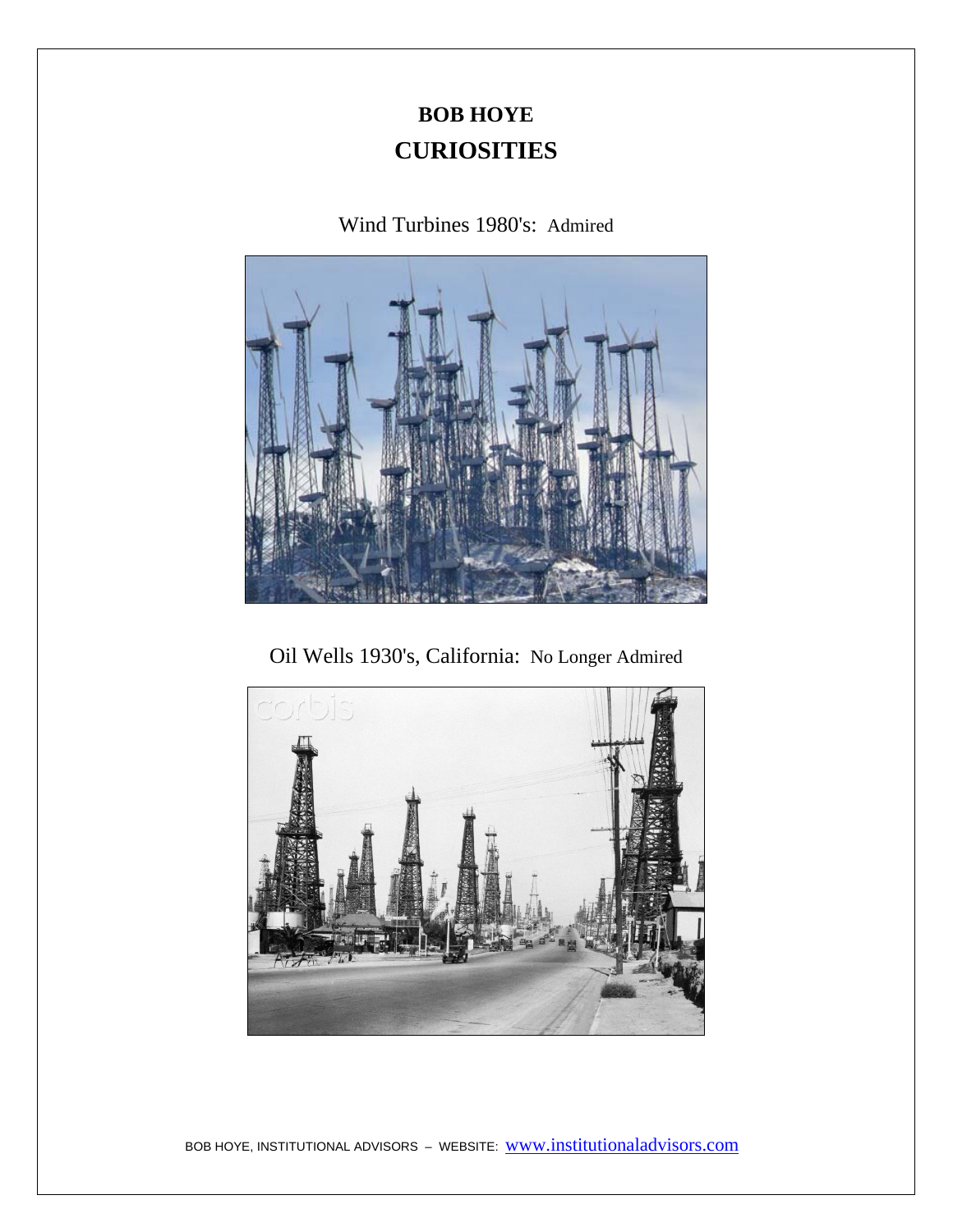#### Wind Turbines Recent: Greatly Admired



U.S. solar developers are luring cash at record rates from investors ranging from Warren Buffett to Google Inc. (GOOG) and KKR & Co. by offering returns on projects four times those available for Treasury securities.

Buffett's Berkshire Hathaway Inc. (BRK/A) together with the biggest Internet search company, the private equity company and insurers MetLife Inc. (MET) and John Hancock Life Insurance Co. poured more than \$500 million into renewable energy in the last year. That's the most ever for companies outside the club of banks and specialist lenders that traditionally back solar energy, according to Bloomberg New Energy Finance data.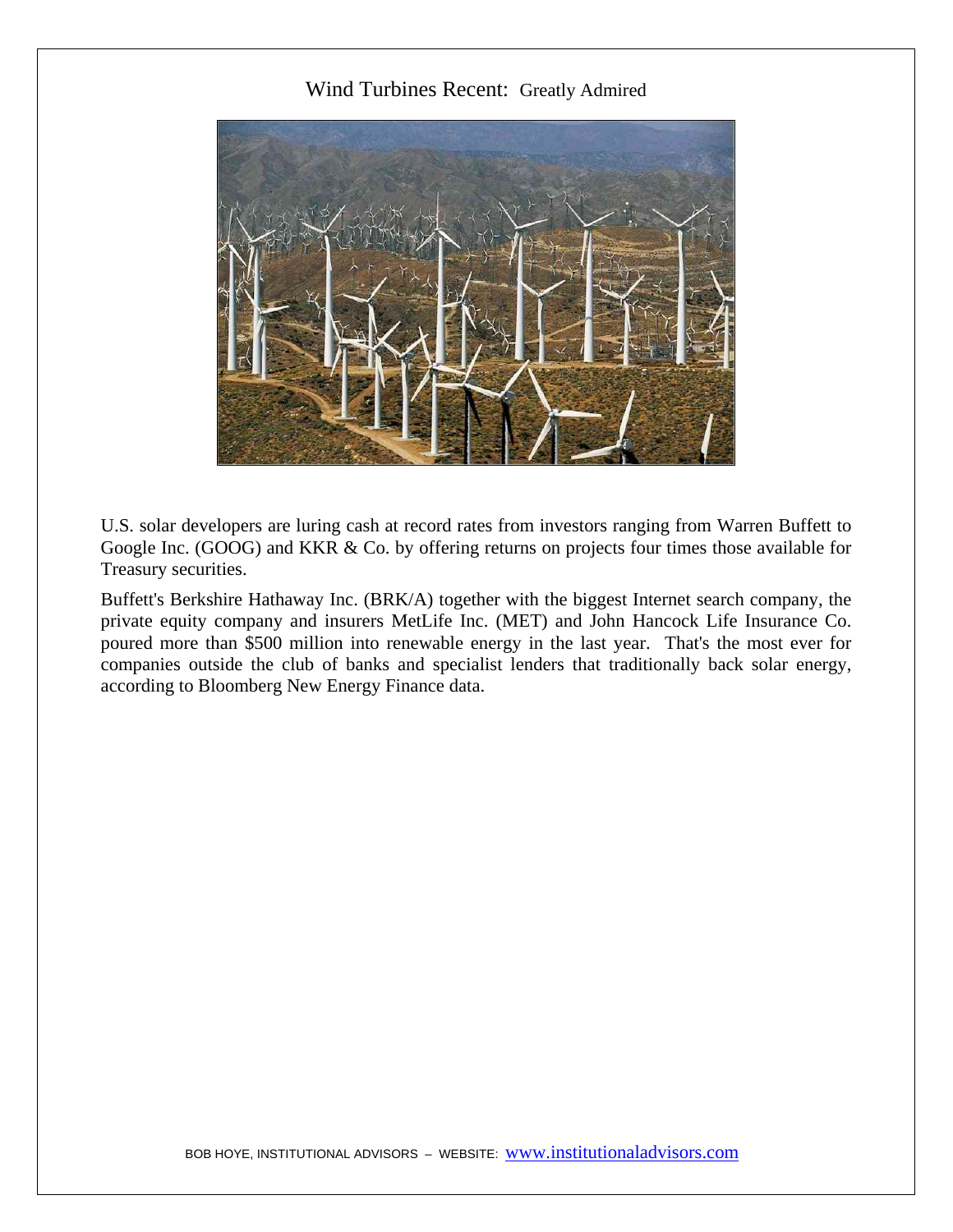## Wind Turbine Bird Kills:

In 2011 the Los Angeles Times reported such bird kills amounted to 440,000 annually.

#### Not Widely Published





Oil-Coated Birds: Widely Published

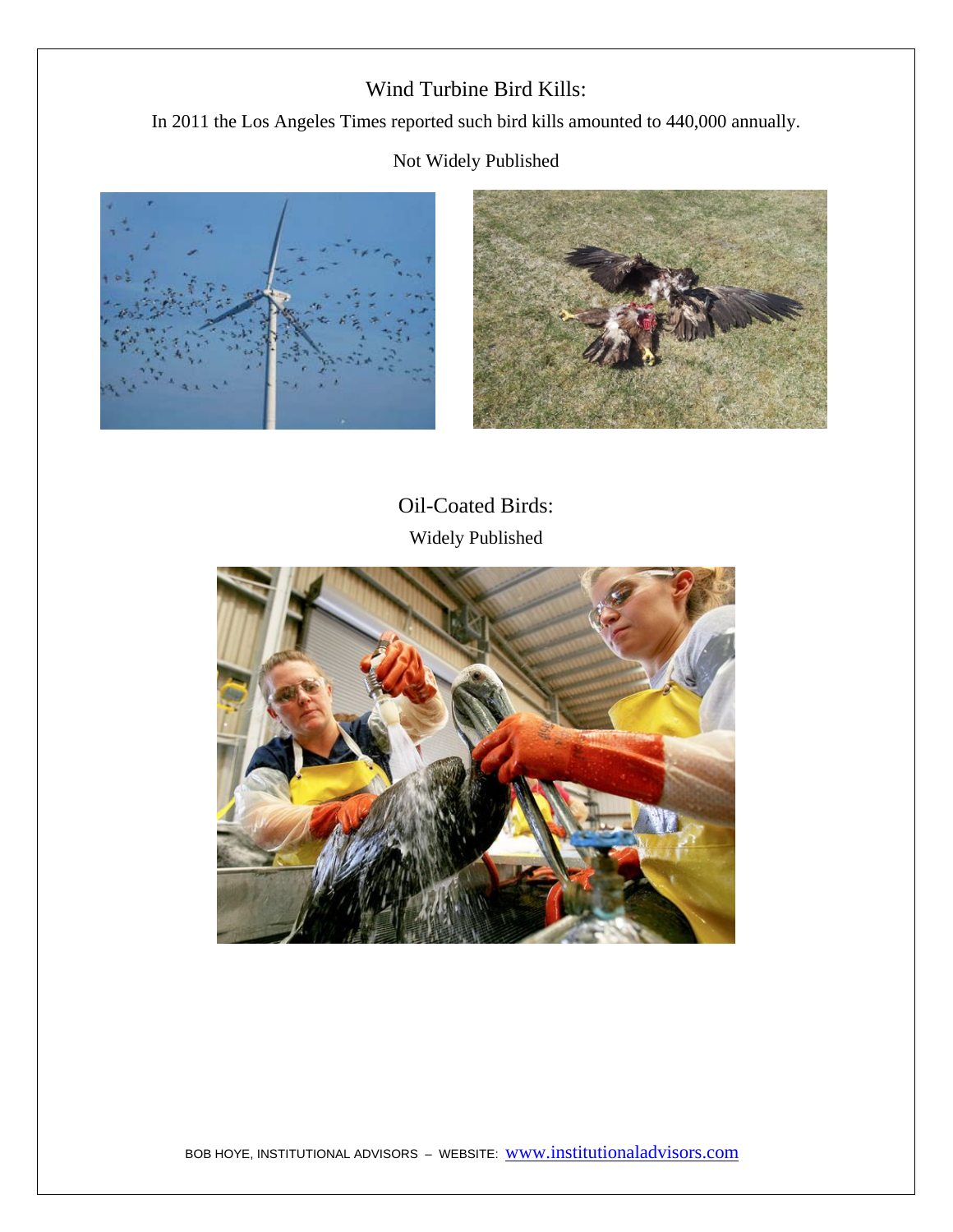Pipeline Right Of Way, Pennsylvania: Very unpopular

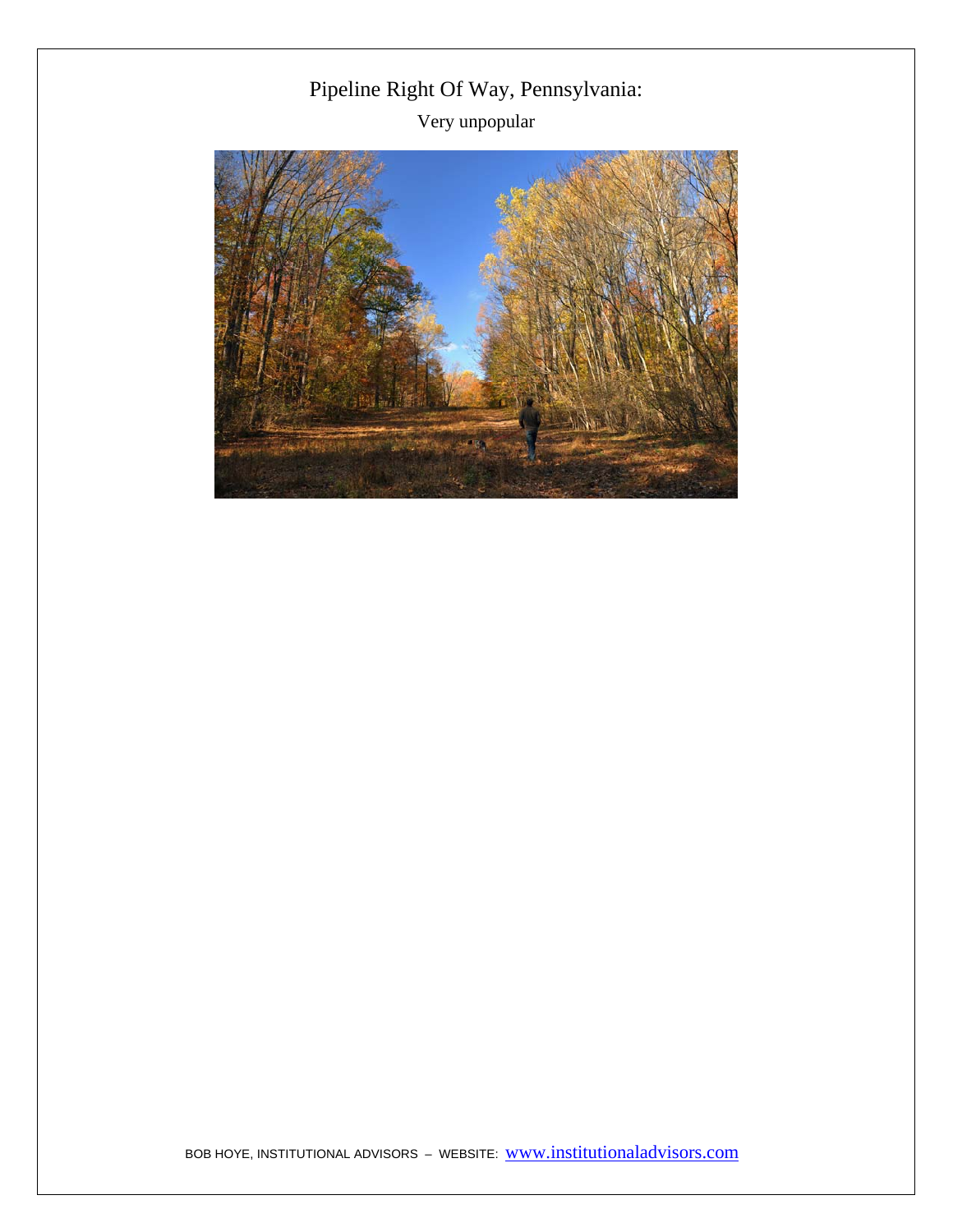#### Permitted Way of Transporting Crude Oil



Burlington Northern Santa Fe Railroad (BNSF) owns all of the rail lines in the US that connect to western Canada, and they haul 80%+ of the crude from Canada to the Midwest and Texas or charge other Short Line railroads a fee to use their tracks. BNSF charges \$30 per barrel to haul the oil while the Keystone Pipeline would cost \$10 per barrel by the State Department's own estimates. BNSF is owned by Berkshire Hathaway whose chairman is Warren Buffet. In the last 2 election cycles, Buffet gave extensively to democrat causes and candidates. He also bundled and hosted numerous fund raisers for Obama. If anyone believes the Keystone Pipeline isn't being blocked by Obama on Buffet's behalf, I've got a bridge to sell you. Buffet could stand to lose \$2 billion+ a year if the pipeline is constructed. He makes the same amount every year that the pipeline is delayed.

Where is the Libtard Media on this story???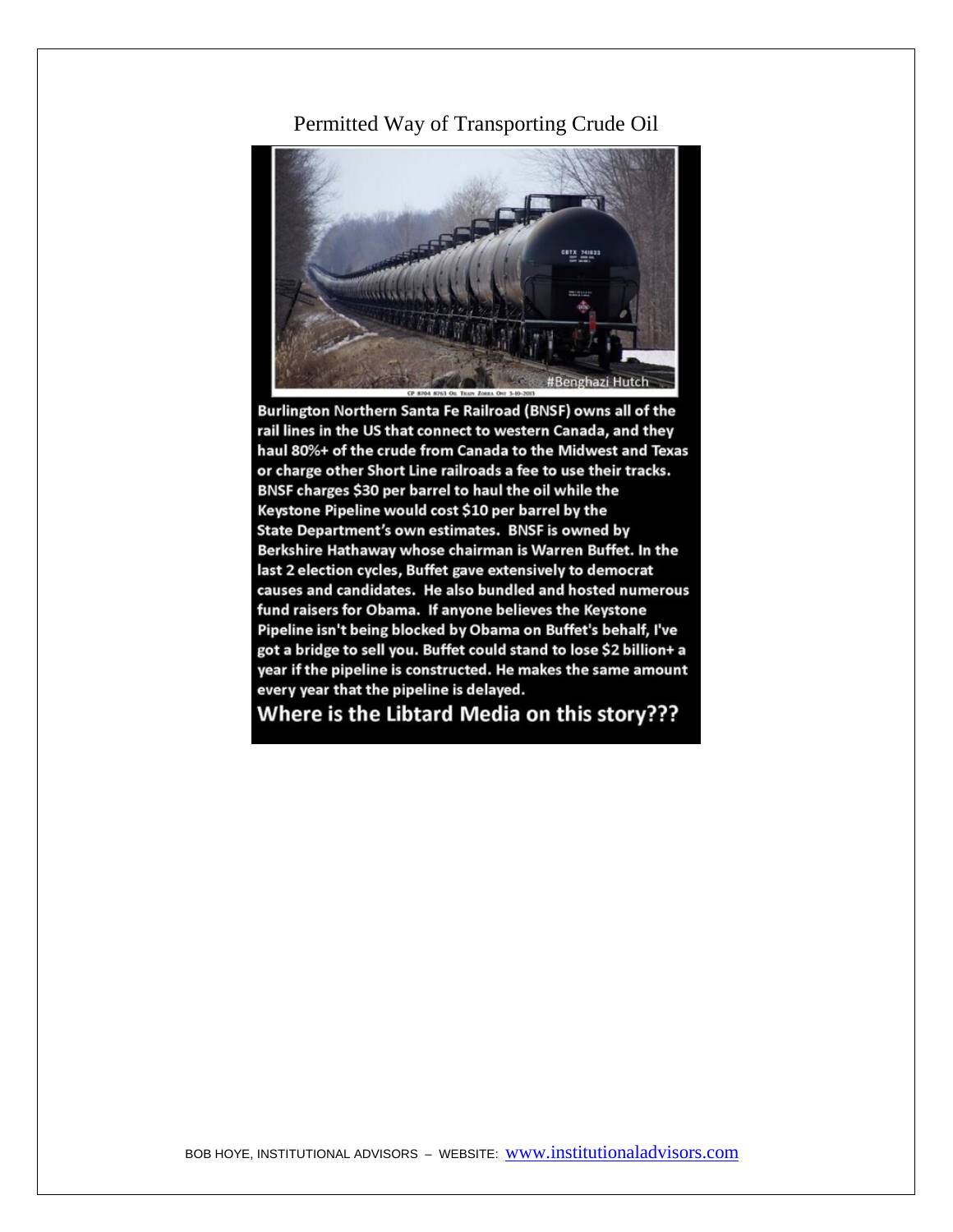## Train Wreck Alabama